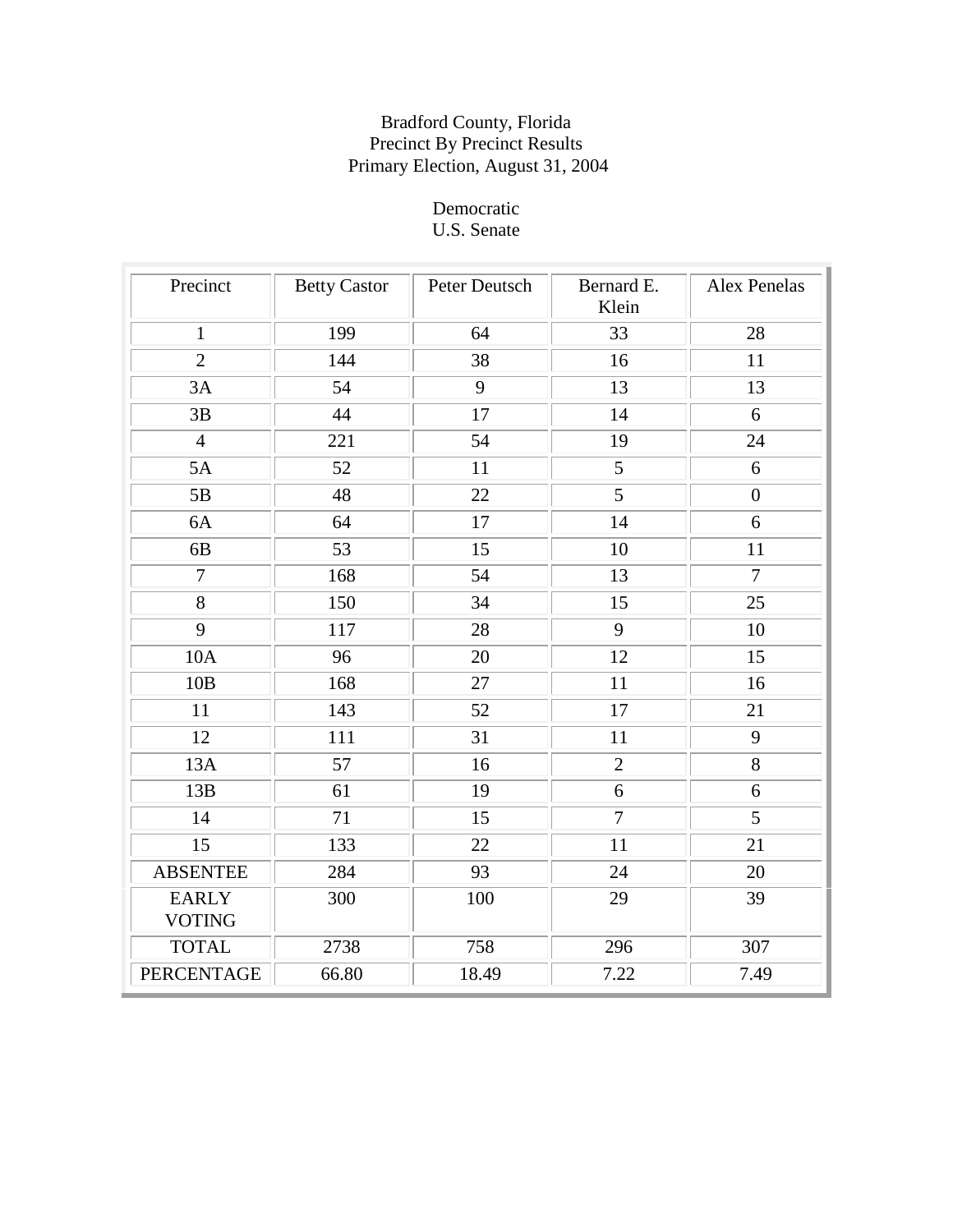#### Democratic Public Defender, 8<sup>th</sup> Judicial Circuit

| Precinct            | Dean Galigani | <b>Rick Parker</b> |
|---------------------|---------------|--------------------|
| $\mathbf{1}$        | 163           | 256                |
| $\overline{2}$      | 123           | 107                |
| 3A                  | 47            | 72                 |
| 3B                  | 48            | 48                 |
| $\overline{4}$      | 219           | 200                |
| 5A                  | 37            | 55                 |
| 5B                  | 37            | 54                 |
| 6A                  | 59            | 74                 |
| 6B                  | 39            | 67                 |
| $\overline{7}$      | 136           | 132                |
| $\overline{8}$      | 150           | 190                |
| $\overline{9}$      | 100           | 131                |
| 10A                 | 89            | 130                |
| 10B                 | 88            | 295                |
| 11                  | 120           | 161                |
| 12                  | 84            | 115                |
| 13A                 | 51            | 60                 |
| 13B                 | 55            | 77                 |
| 14                  | 63            | 83                 |
| 15                  | 98            | 138                |
| <b>ABSENTEE</b>     | 235           | 310                |
| <b>EARLY VOTING</b> | 294           | 394                |
| <b>TOTAL</b>        | 2335          | 3149               |
| PERCENTAGE          | 42.58         | 57.42              |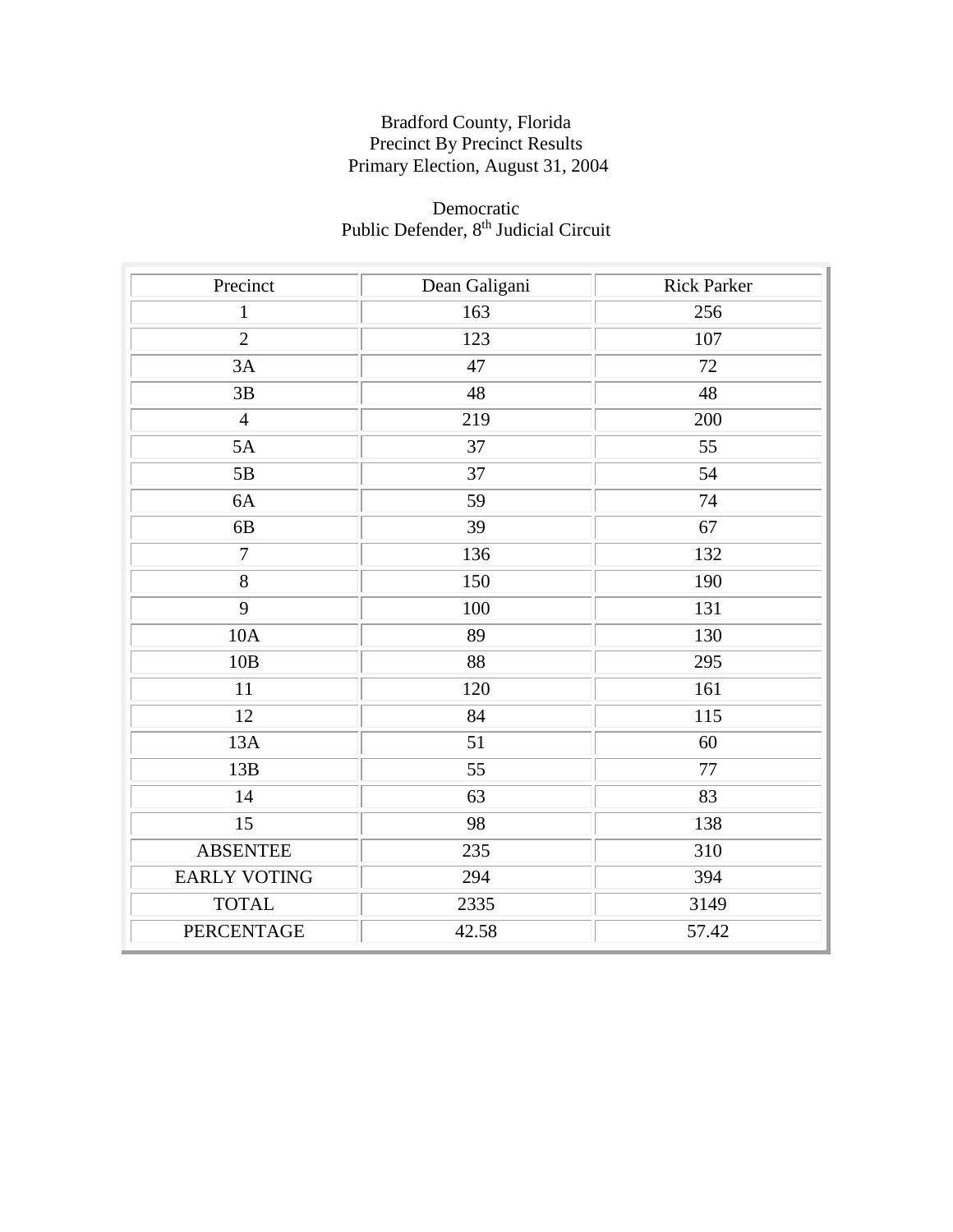# Democratic Sheriff

| Precinct            | <b>Eddie Boatwright</b> | <b>Bob Milner</b> |
|---------------------|-------------------------|-------------------|
| $\mathbf{1}$        | 211                     | 141               |
| $\overline{2}$      | 96                      | 122               |
| 3A                  | 43                      | 60                |
| $3\mathrm{B}$       | 39                      | 44                |
| $\overline{4}$      | 128                     | 203               |
| 5A                  | 15                      | 59                |
| 5B                  | 25                      | 53                |
| 6A                  | 63                      | 44                |
| 6B                  | 57                      | 37                |
| $\overline{7}$      | 93                      | 155               |
| 8                   | 83                      | 156               |
| $\overline{9}$      | 78                      | 93                |
| 10A                 | 52                      | 99                |
| 10B                 | 68                      | 159               |
| 11                  | 133                     | 110               |
| 12                  | 77                      | 87                |
| 13A                 | 44                      | 45                |
| 13B                 | 42                      | 52                |
| 14                  | 39                      | 68                |
| 15                  | 86                      | 112               |
| <b>ABSENTEE</b>     | 166                     | 288               |
| <b>EARLY VOTING</b> | 187                     | 317               |
| <b>TOTAL</b>        | 1825                    | 2504              |
| <b>PERCENTAGE</b>   | 42.16                   | 57.84             |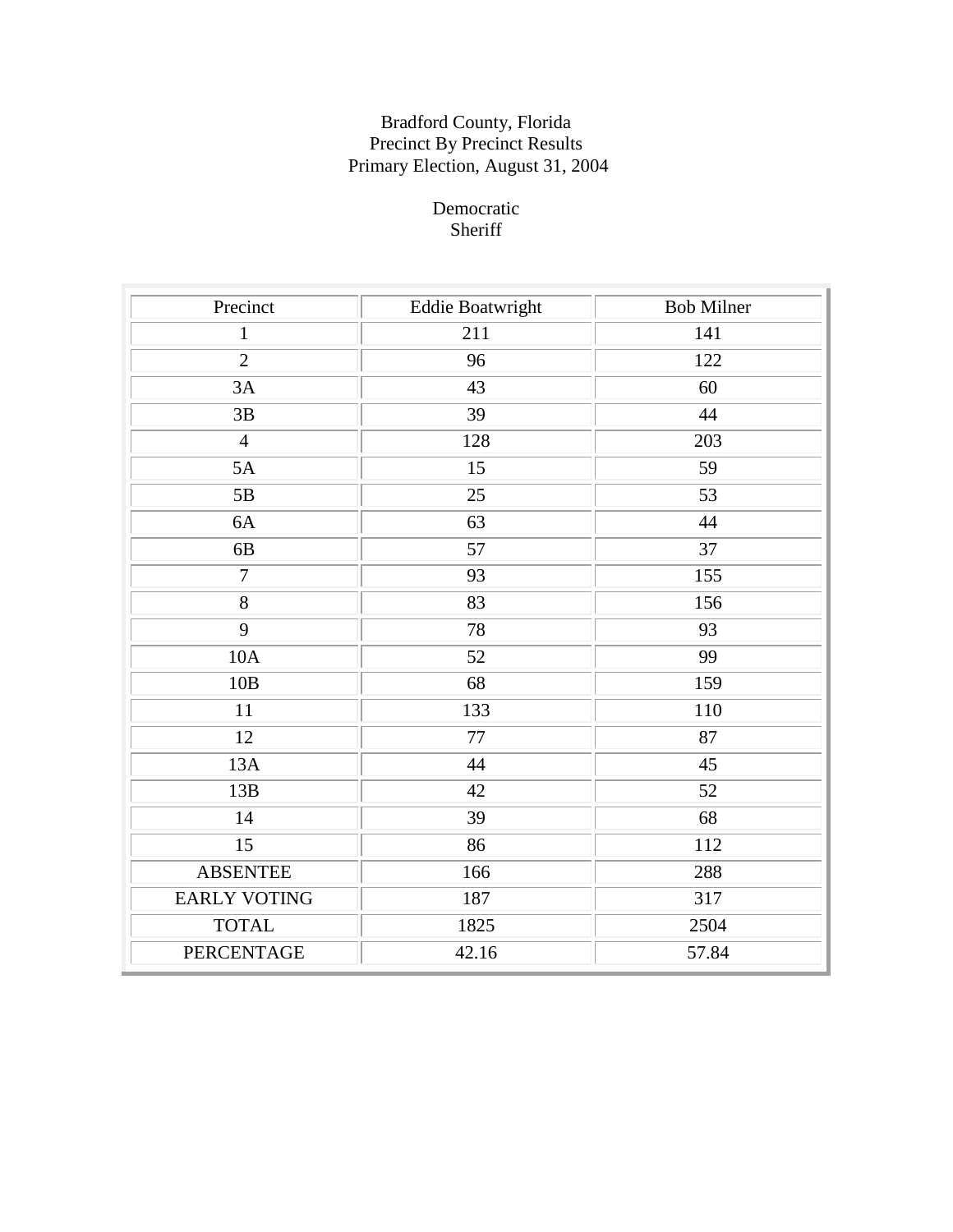# Democratic Tax Collector

| Precinct            | Vicky Thompson Miller | Teila Norman Pearson |
|---------------------|-----------------------|----------------------|
| $\mathbf{1}$        | 187                   | 280                  |
| $\overline{2}$      | 114                   | 128                  |
| 3A                  | 46                    | 89                   |
| 3B                  | 45                    | 59                   |
| $\overline{4}$      | 128                   | 323                  |
| 5A                  | 32                    | 71                   |
| 5B                  | 20                    | 81                   |
| 6A                  | 55                    | 92                   |
| 6 <sub>B</sub>      | 30                    | 85                   |
| $\overline{7}$      | 113                   | 165                  |
| 8                   | 106                   | 255                  |
| $\overline{9}$      | 73                    | 173                  |
| 10A                 | 70                    | 178                  |
| 10B                 | 78                    | 323                  |
| 11                  | 78                    | 236                  |
| 12                  | 84                    | 126                  |
| 13A                 | 50                    | 76                   |
| 13B                 | 44                    | 94                   |
| 14                  | 53                    | 113                  |
| 15                  | 66                    | 194                  |
| <b>ABSENTEE</b>     | 136                   | 465                  |
| <b>EARLY VOTING</b> | 209                   | 533                  |
| <b>TOTAL</b>        | 1817                  | 4139                 |
| PERCENTAGE          | 30.51                 | 69.49                |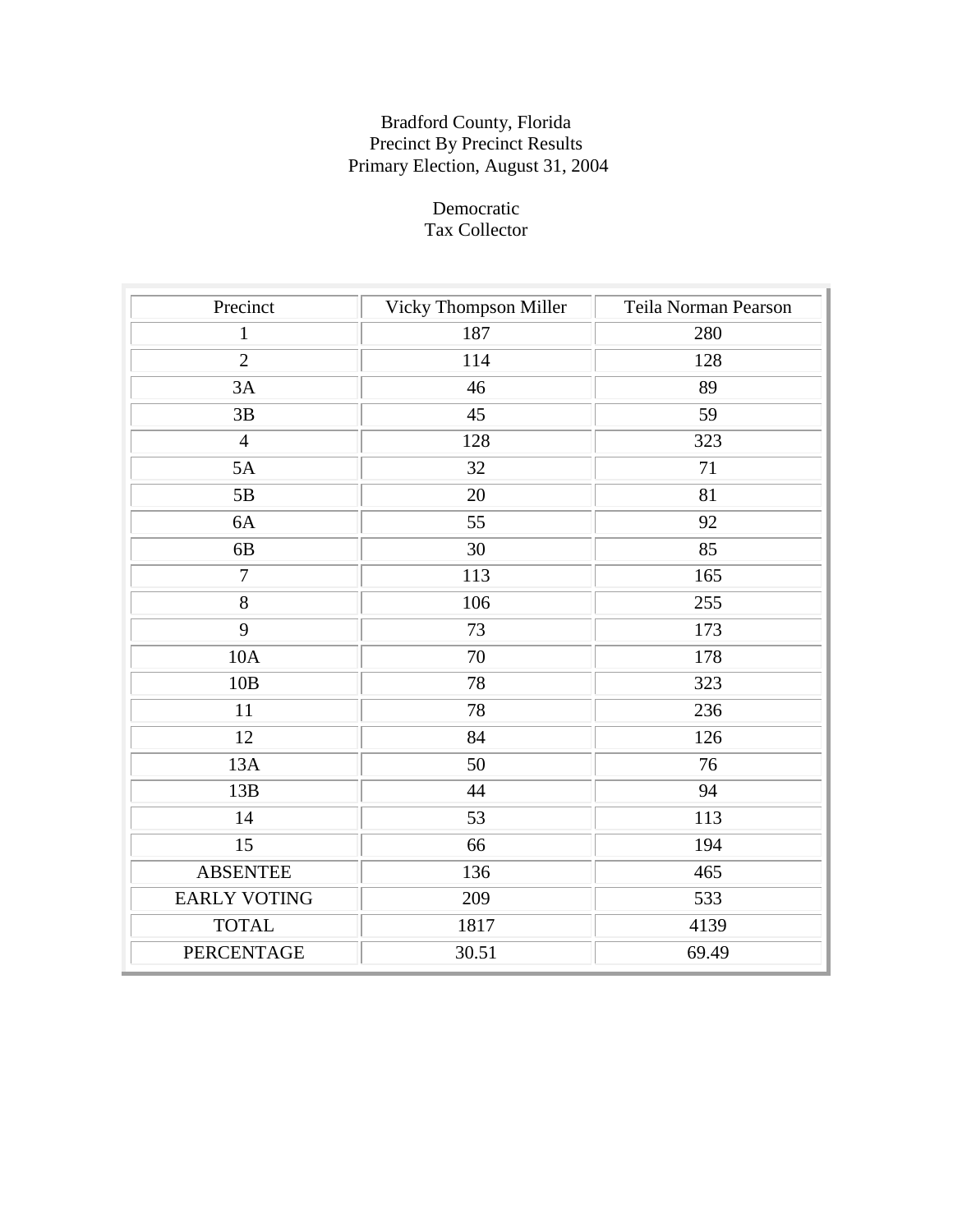### Non Partisan Circuit Judge, 8<sup>th</sup> Circuit, Group 9

| Precinct          | <b>Harvey Baxter</b> | Dan Sikes       | Mark Moseley | Craig Hall     |
|-------------------|----------------------|-----------------|--------------|----------------|
| $\mathbf{1}$      | 64                   | 153             | 210          | 22             |
| $\overline{2}$    | 27                   | 91              | 99           | 18             |
| 3A                | 11                   | 60              | 55           | 5              |
| 3B                | 11                   | 46              | 33           | $\overline{8}$ |
| $\overline{4}$    | 64                   | 198             | 152          | 24             |
| 5A                | $10\,$               | 48              | 39           | 5              |
| 5B                | 11                   | 57              | 25           | $\overline{7}$ |
| 6A                | 23                   | 56              | 56           | 11             |
| 6B                | 17                   | 37              | 57           | 6              |
| $\overline{7}$    | 36                   | 131             | 78           | 34             |
| 8                 | 34                   | 192             | 118          | 11             |
| $\overline{9}$    | 29                   | 109             | 95           | 13             |
| 10A               | 27                   | 61              | 115          | 36             |
| 10B               | 53                   | 105             | 175          | 47             |
| 11                | 50                   | 101             | 118          | 29             |
| 12                | 34                   | 86              | 78           | 10             |
| 13A               | 18                   | $\overline{59}$ | 38           | $\overline{7}$ |
| 13B               | 21                   | 44              | 60           | 12             |
| 14                | 22                   | 72              | 64           | 8              |
| 15                | 59                   | 46              | 123          | 20             |
| <b>ABSENTEE</b>   | 77                   | 278             | 179          | 58             |
| <b>EARLY</b>      | 104                  | 381             | 206          | 30             |
| <b>VOTING</b>     |                      |                 |              |                |
| <b>TOTAL</b>      | 802                  | 2411            | 2173         | 421            |
| <b>PERCENTAGE</b> | 13.81                | 41.52           | 37.42        | 7.25           |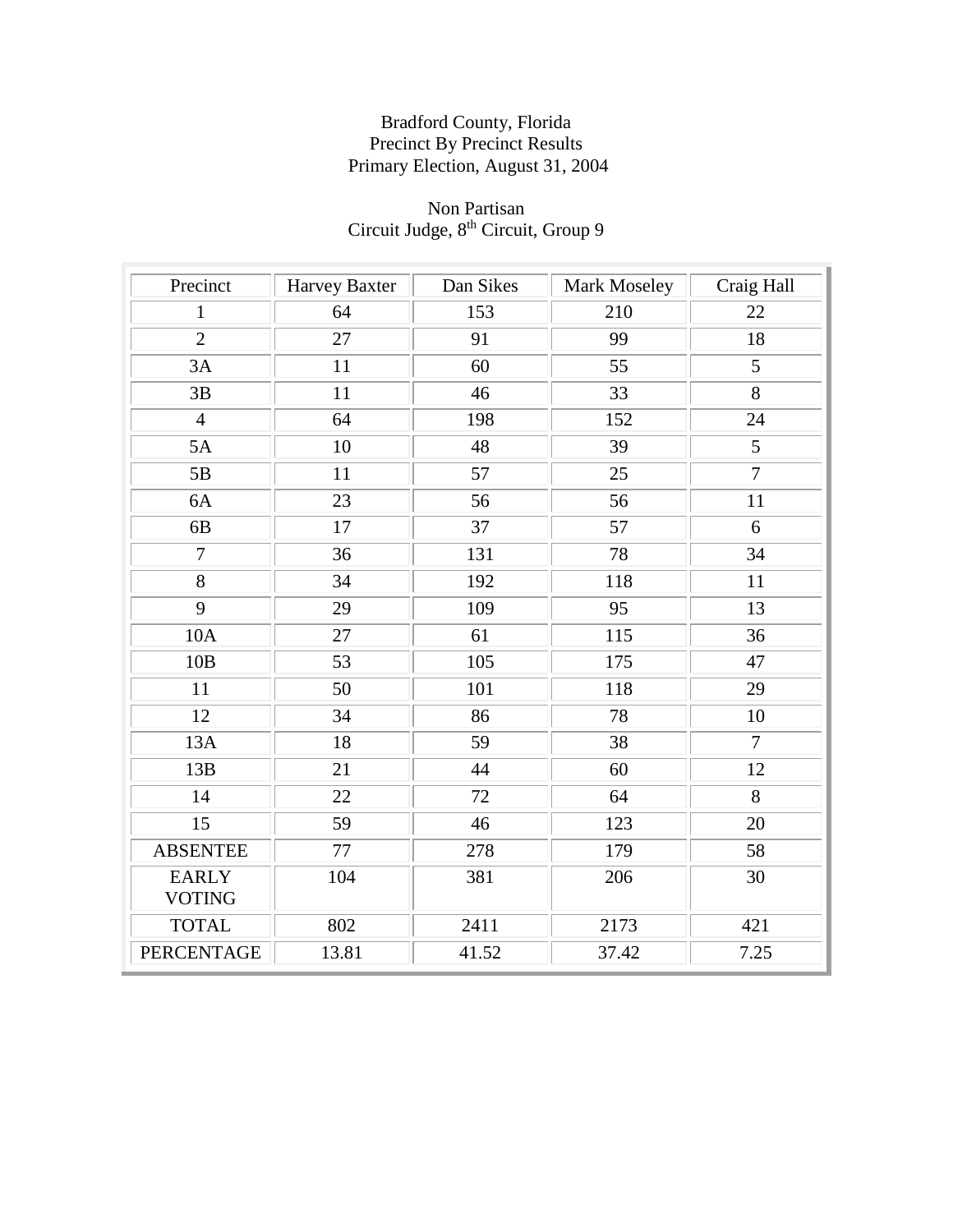# Democratic County Commissioner – District 1

| <b>PRECINCT</b>     | Ross Chandler | Malcolm Hill |
|---------------------|---------------|--------------|
|                     | 171           |              |
| 3B                  | 23            | 57           |
|                     | 195           | 54           |
| <b>ABSENTEE</b>     | 77            | 25           |
| <b>EARLY VOTING</b> | 35            | 34           |
| <b>TOTAL</b>        | 501           | 217          |
| PERCENTAGE          | 69.78         | 30.22        |

Democratic County Commissioner – District 3

| <b>PRECINCT</b>     | <b>Jimmy Bowen</b> | Henry 'Buddy' Browder III |
|---------------------|--------------------|---------------------------|
| 5A                  | 55                 | 19                        |
| 8                   | 191                | 40                        |
|                     | 118                | 45                        |
| <b>ABSENTEE</b>     | 56                 | 26                        |
| <b>EARLY VOTING</b> | 59                 | 38                        |
| <b>TOTAL</b>        | 479                | 168                       |
| PERCENTAGE          | 74.03              | 25.97                     |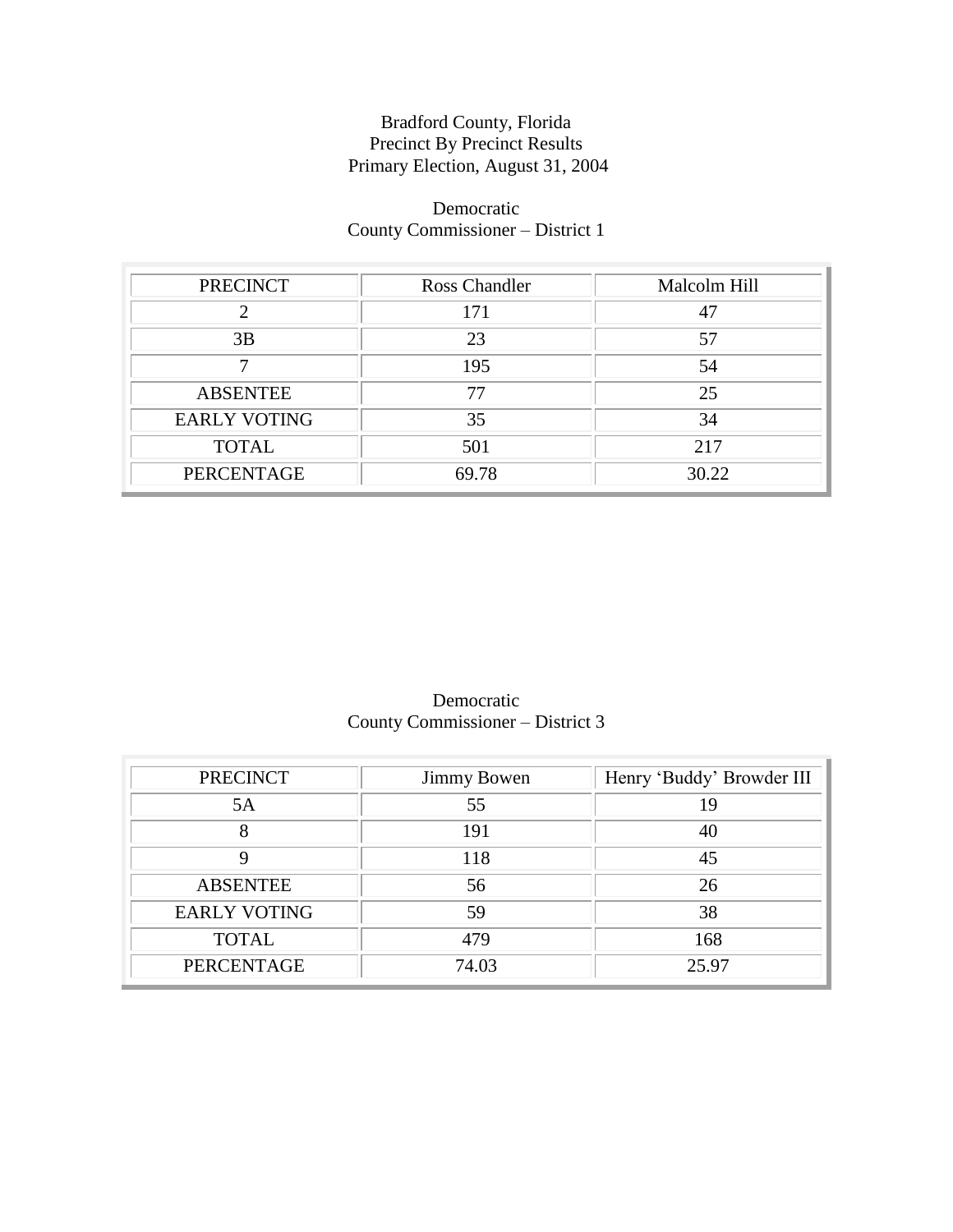# Democratic County Commissioner – District 5

| <b>PRECINCT</b>     | <b>Eddie Lewis</b> | T.J. Mann | Paul Still |
|---------------------|--------------------|-----------|------------|
| 6 <sub>B</sub>      | 58                 | 24        | 11         |
| 12                  | 62                 | 67        | 33         |
| 13A                 | 46                 | 32        | 11         |
| 13B                 | 41                 | 39        | 14         |
| 14                  | 56                 | 42        | 9          |
| 15                  | 91                 | 99        | 9          |
| <b>ABSENTEE</b>     | 48                 | 50        | 9          |
| <b>EARLY VOTING</b> | 61                 | 43        | 14         |
| <b>TOTAL</b>        | 463                | 396       | 110        |
| <b>PERCENTAGE</b>   | 47.78              | 40.87     | 11.35      |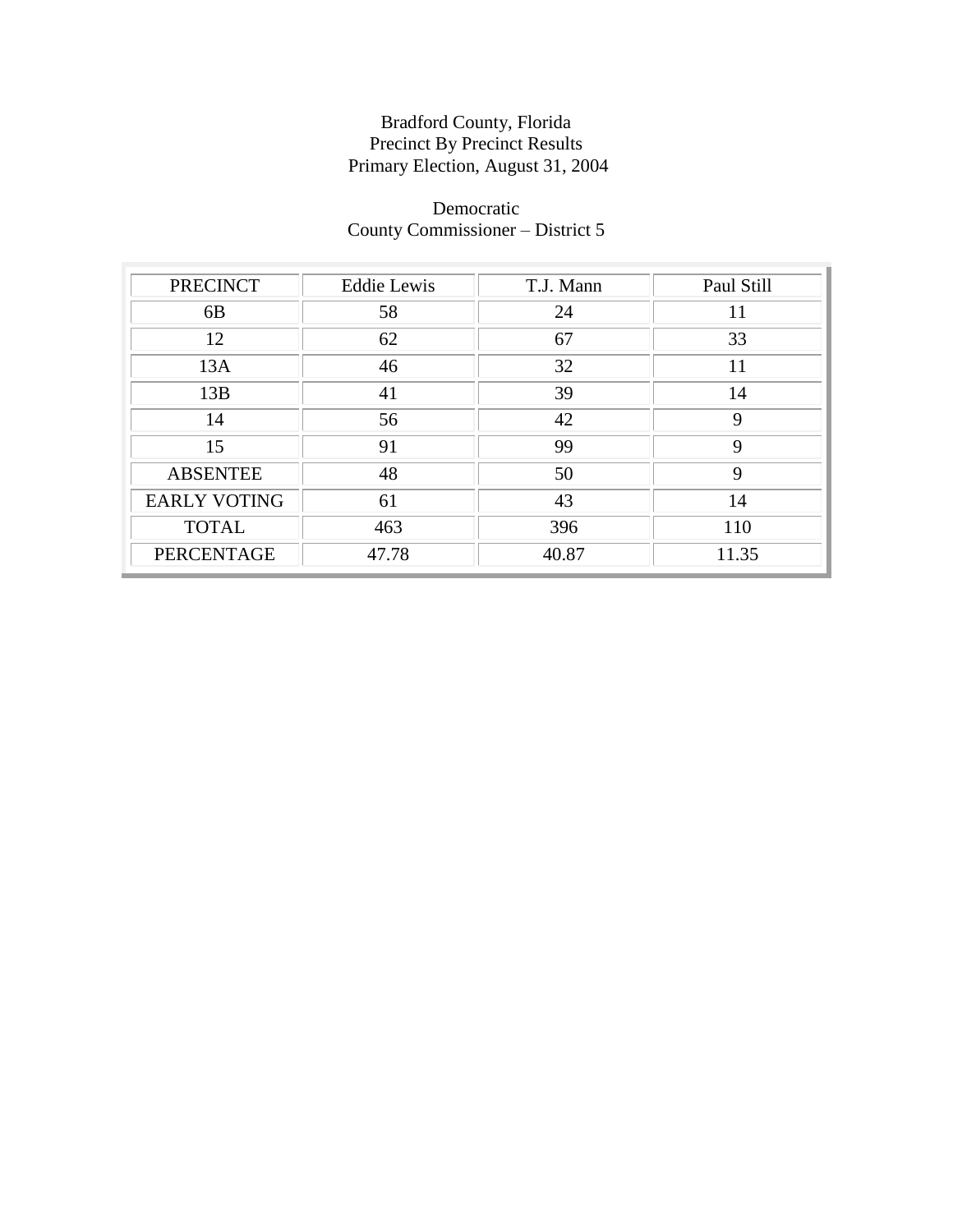#### Republican U.S. Senate

| Precinct                      | Johnnie<br><b>Byrd</b> | Doug<br>Gallagher | Larry<br>Klayman | William<br><b>Billy</b><br>Kogut | Sonya<br>March   | Mel<br>Martinez | <b>Bill</b><br>McCollum | Karen<br>Saull   |
|-------------------------------|------------------------|-------------------|------------------|----------------------------------|------------------|-----------------|-------------------------|------------------|
| $\mathbf{1}$                  | 9                      | 25                | $\mathbf{0}$     | $\overline{0}$                   | $\boldsymbol{0}$ | 52              | 18                      | $\boldsymbol{0}$ |
| $\overline{2}$                | $\boldsymbol{0}$       | $\overline{4}$    | $\boldsymbol{0}$ | $\boldsymbol{0}$                 | $\boldsymbol{0}$ | 14              | 6                       | $\boldsymbol{0}$ |
| 3A                            | 3                      | $\overline{7}$    | $\overline{0}$   | $\overline{0}$                   | $\overline{0}$   | 11              | $\overline{7}$          | $\boldsymbol{0}$ |
| 3B                            | $\overline{4}$         | $\overline{2}$    | $\overline{0}$   | $\overline{0}$                   | $\overline{0}$   | $\overline{5}$  | $\overline{3}$          | $\mathbf{1}$     |
| $\overline{4}$                | 11                     | 13                | $\mathbf{0}$     | $\overline{0}$                   | $\boldsymbol{0}$ | 51              | 32                      | $\mathbf{1}$     |
| 5A                            | $\overline{2}$         | 5                 | $\mathbf{0}$     | $\overline{0}$                   | $\boldsymbol{0}$ | 13              | $\overline{7}$          | $\mathbf{1}$     |
| 5B                            | $\overline{2}$         | $\overline{4}$    | $\overline{0}$   | $\overline{0}$                   | $\overline{0}$   | $\overline{8}$  | $\overline{7}$          | $\overline{0}$   |
| 6A                            | 3                      | 8                 | $\overline{0}$   | $\boldsymbol{0}$                 | $\boldsymbol{0}$ | 15              | 5                       | $\boldsymbol{0}$ |
| 6 <sub>B</sub>                | $\mathbf{1}$           | $\overline{4}$    | $\boldsymbol{0}$ | $\overline{0}$                   | $\boldsymbol{0}$ | 11              | 6                       | $\boldsymbol{0}$ |
| $\overline{7}$                | $\mathbf{1}$           | 8                 | $\boldsymbol{0}$ | $\mathbf{1}$                     | $\boldsymbol{0}$ | 15              | $\overline{4}$          | $\boldsymbol{0}$ |
| 8                             | $\overline{7}$         | 18                | $\mathbf{1}$     | $\overline{0}$                   | $\overline{2}$   | 58              | 31                      | $\mathbf{1}$     |
| 9                             | $\overline{4}$         | 20                | 5                | $\boldsymbol{0}$                 | $\boldsymbol{0}$ | 19              | 19                      | 3                |
| <b>10A</b>                    | 9                      | 14                | $\mathbf{1}$     | $\boldsymbol{0}$                 | $\boldsymbol{0}$ | 42              | 26                      | $\boldsymbol{0}$ |
| 10B                           | 6                      | 30                | $\overline{3}$   | $\mathbf{1}$                     | 3                | 90              | 47                      | $\boldsymbol{0}$ |
| 11                            | $\overline{0}$         | 13                | $\overline{2}$   | $\overline{0}$                   | $\boldsymbol{0}$ | 19              | 19                      | 3                |
| 12                            | 3                      | 6                 | $\overline{2}$   | $\overline{0}$                   | $\mathbf{1}$     | 20              | $\overline{7}$          | $\overline{0}$   |
| 13A                           | $\boldsymbol{0}$       | 8                 | $\mathbf{0}$     | $\overline{0}$                   | $\overline{0}$   | 16              | 6                       | $\boldsymbol{0}$ |
| 13B                           | $\overline{4}$         | 9                 | $\overline{0}$   | $\boldsymbol{0}$                 | $\mathbf{1}$     | 13              | 8                       | $\mathbf{1}$     |
| 14                            | 5                      | 14                | $\boldsymbol{0}$ | $\boldsymbol{0}$                 | $\mathbf{1}$     | 16              | 18                      | $\mathbf{1}$     |
| 15                            | $\overline{4}$         | 11                | $\mathbf{1}$     | $\boldsymbol{0}$                 | $\mathbf{1}$     | 27              | 11                      | $\boldsymbol{0}$ |
| <b>ABSENTEE</b>               | 10                     | 29                | $\mathbf{0}$     | $\mathbf{1}$                     | $\overline{4}$   | 32              | 62                      | $\boldsymbol{0}$ |
| <b>EARLY</b><br><b>VOTING</b> | 17                     | 29                | $\overline{3}$   | $\boldsymbol{0}$                 | 5                | 79              | 80                      | $\mathbf{1}$     |
| <b>TOTAL</b>                  | 105                    | 281               | 18               | $\overline{3}$                   | 18               | 626             | 429                     | 13               |
| PERCENTAGE                    | 7.03                   | 18.82             | 1.21             | .20                              | 1.21             | 41.93           | 28.73                   | .87              |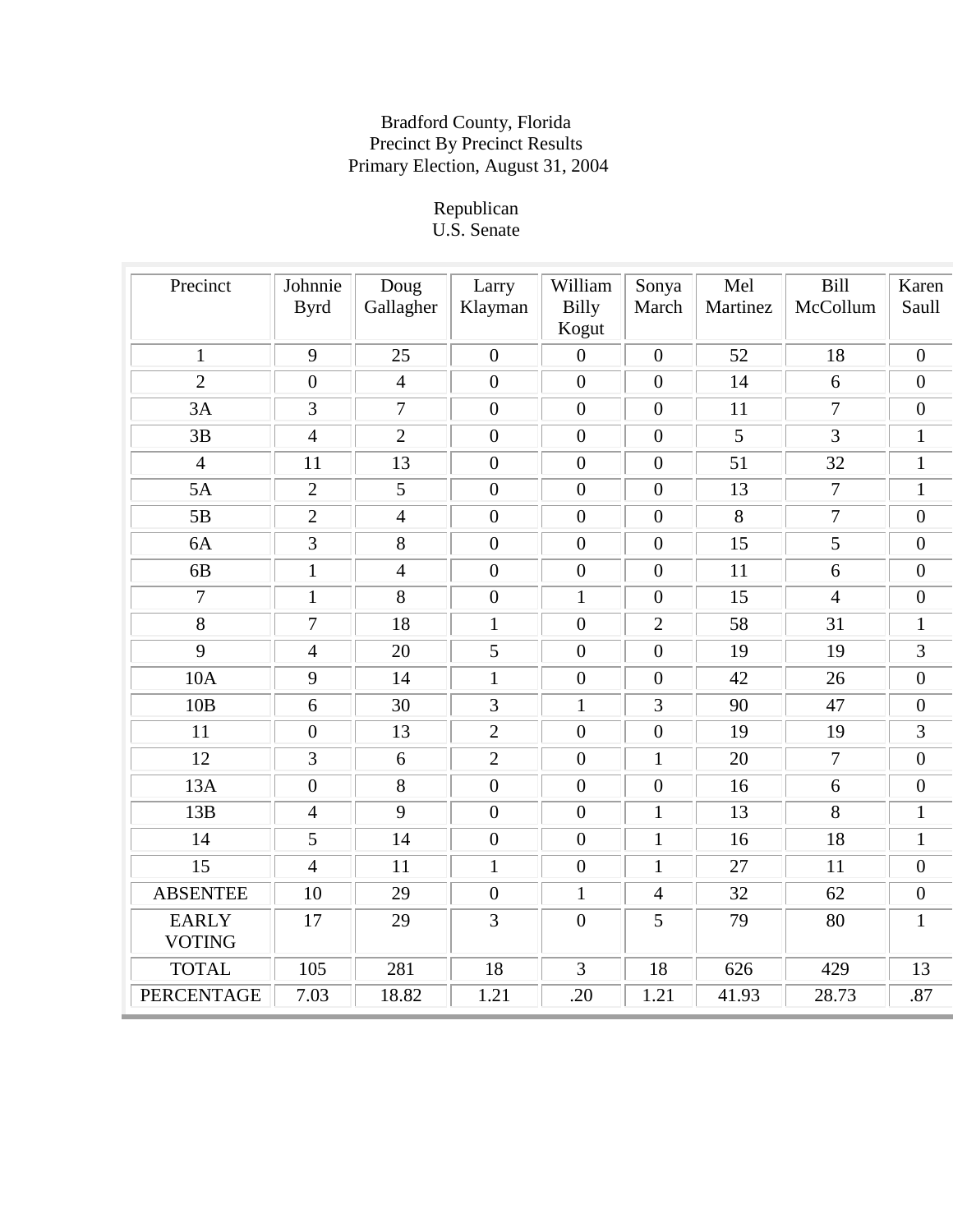# Voter Turnout

# Total

| Precinct            | <b>Total Registered</b> | <b>Total Voted</b> |
|---------------------|-------------------------|--------------------|
| $\mathbf{1}$        | 1376                    | 473                |
| $\overline{2}$      | 683                     | 253                |
| 3A                  | 371                     | 136                |
| 3B                  | 319                     | 104                |
| $\overline{4}$      | 1398                    | 457                |
| 5A                  | 380                     | 106                |
| 5B                  | 269                     | 103                |
| 6A                  | 344                     | 149                |
| 6B                  | 320                     | 119                |
| $\overline{7}$      | 836                     | 289                |
| 8                   | 1133                    | 366                |
| 9                   | 790                     | 251                |
| 10A                 | 658                     | 254                |
| 10B                 | 1534                    | 422                |
| 11                  | 1015                    | 316                |
| 12                  | 782                     | 213                |
| 13A                 | 414                     | 127                |
| 13B                 | 465                     | 140                |
| 14                  | 654                     | 173                |
| 15                  | 627                     | 266                |
| <b>ABSENTEE</b>     |                         | 630                |
| <b>EARLY VOTING</b> |                         | 751                |
| <b>TOTALS</b>       | 14368                   | 6098               |
| <b>PERCENTAGE</b>   |                         | 42.44              |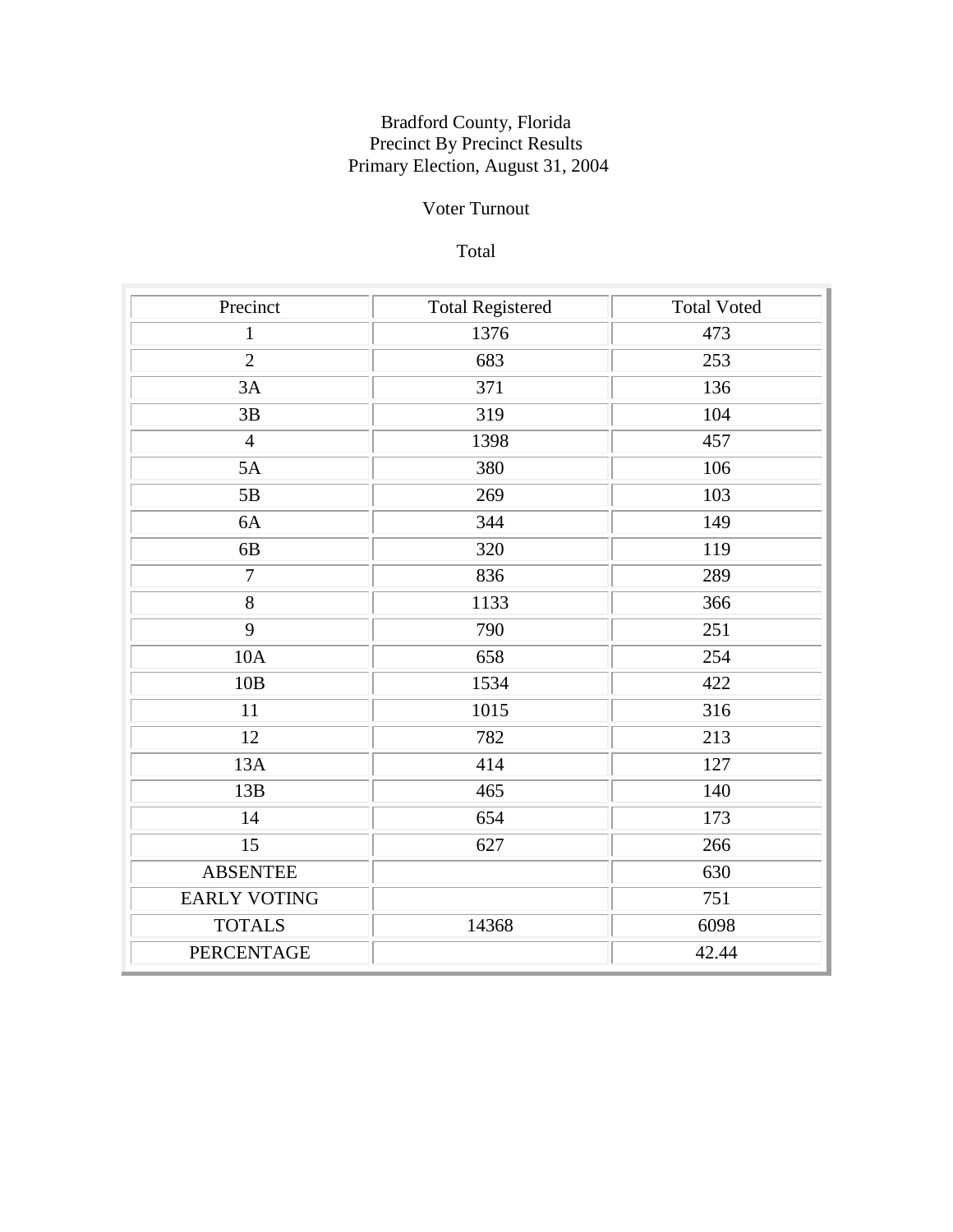# Voter Turnout

# Democratic

| Precinct            | <b>Total Registered</b> | <b>Total Voted</b> |
|---------------------|-------------------------|--------------------|
| $\mathbf{1}$        | 855                     | 357                |
| $\overline{2}$      | 528                     | 224                |
| 3A                  | 238                     | 103                |
| 3B                  | 214                     | 83                 |
| $\overline{4}$      | 930                     | 334                |
| 5A                  | 258                     | 76                 |
| 5B                  | 179                     | 79                 |
| 6A                  | 210                     | 110                |
| 6B                  | 198                     | 94                 |
| $\overline{7}$      | 675                     | 252                |
| 8                   | 665                     | 240                |
| 9                   | 492                     | 172                |
| 10A                 | 372                     | 154                |
| 10B                 | 729                     | 230                |
| 11                  | 636                     | 244                |
| 12                  | 512                     | 165                |
| 13A                 | 244                     | 91                 |
| 13B                 | 264                     | 94                 |
| 14                  | 349                     | 107                |
| 15                  | 422                     | 201                |
| <b>ABSENTEE</b>     |                         | 471                |
| <b>EARLY VOTING</b> |                         | 509                |
| <b>TOTALS</b>       | 8970                    | 4390               |
| PERCENTAGE          |                         | 48.94              |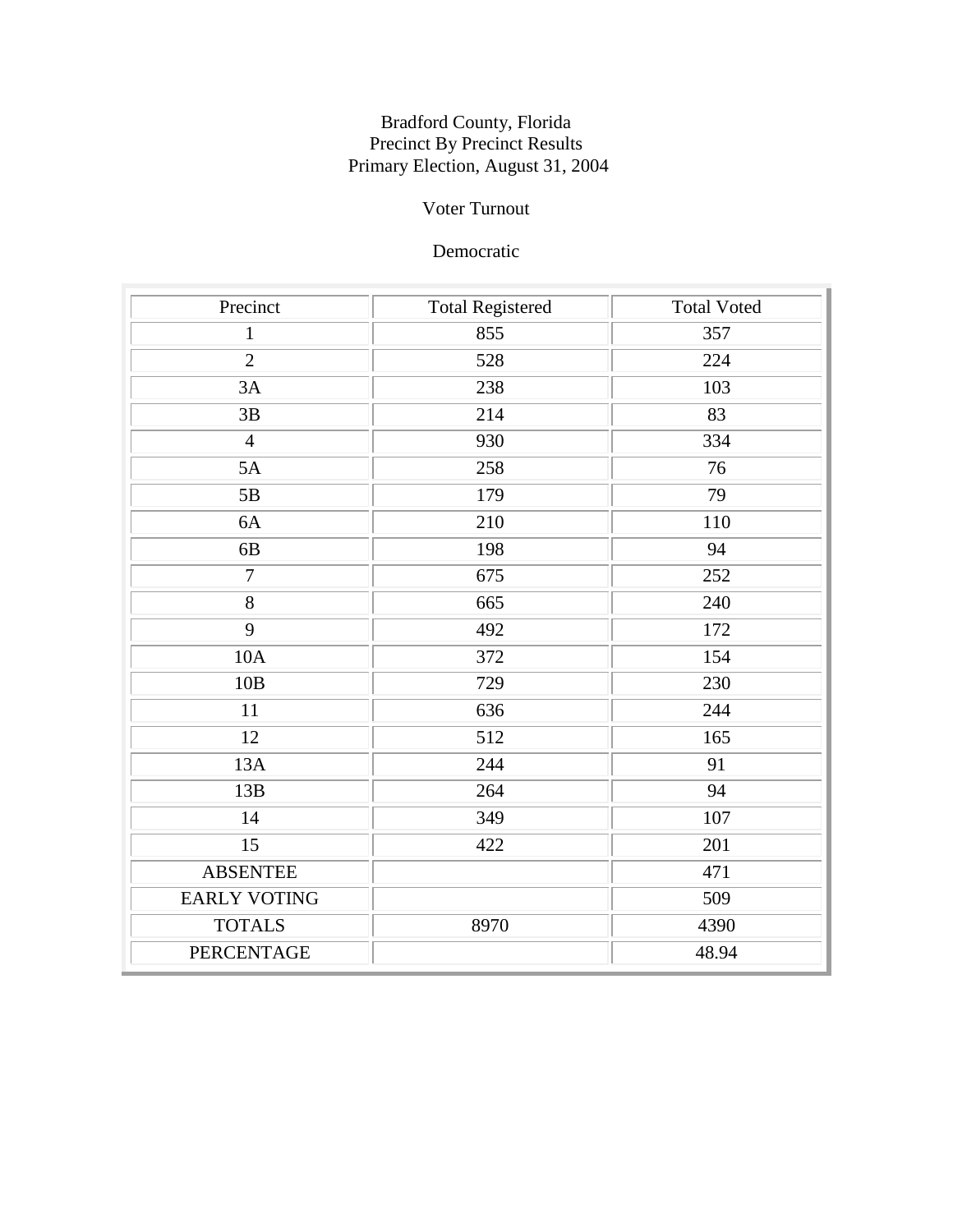# Voter Turnout

# Republican

| Precinct            | <b>Total Registered</b> | <b>Total Voted</b> |
|---------------------|-------------------------|--------------------|
| $\mathbf{1}$        | 382                     | 105                |
| $\overline{2}$      | 105                     | 24                 |
| 3A                  | 98                      | 28                 |
| 3B                  | 69                      | 16                 |
| $\overline{4}$      | 342                     | 110                |
| 5A                  | 94                      | 29                 |
| 5B                  | 62                      | 21                 |
| 6A                  | 96                      | 33                 |
| 6B                  | 90                      | 22                 |
| $\overline{7}$      | 98                      | 29                 |
| 8                   | 361                     | 118                |
| 9                   | 211                     | $70\,$             |
| 10A                 | 235                     | 94                 |
| 10B                 | 640                     | 183                |
| 11                  | 242                     | 60                 |
| 12                  | 187                     | 39                 |
| 13A                 | 125                     | 30                 |
| 13B                 | 136                     | 39                 |
| 14                  | 214                     | 55                 |
| 15                  | 163                     | 56                 |
| <b>ABSENTEE</b>     |                         | 142                |
| <b>EARLY VOTING</b> |                         | 217                |
| <b>TOTALS</b>       | 3950                    | 1520               |
| PERCENTAGE          |                         | 38.48              |